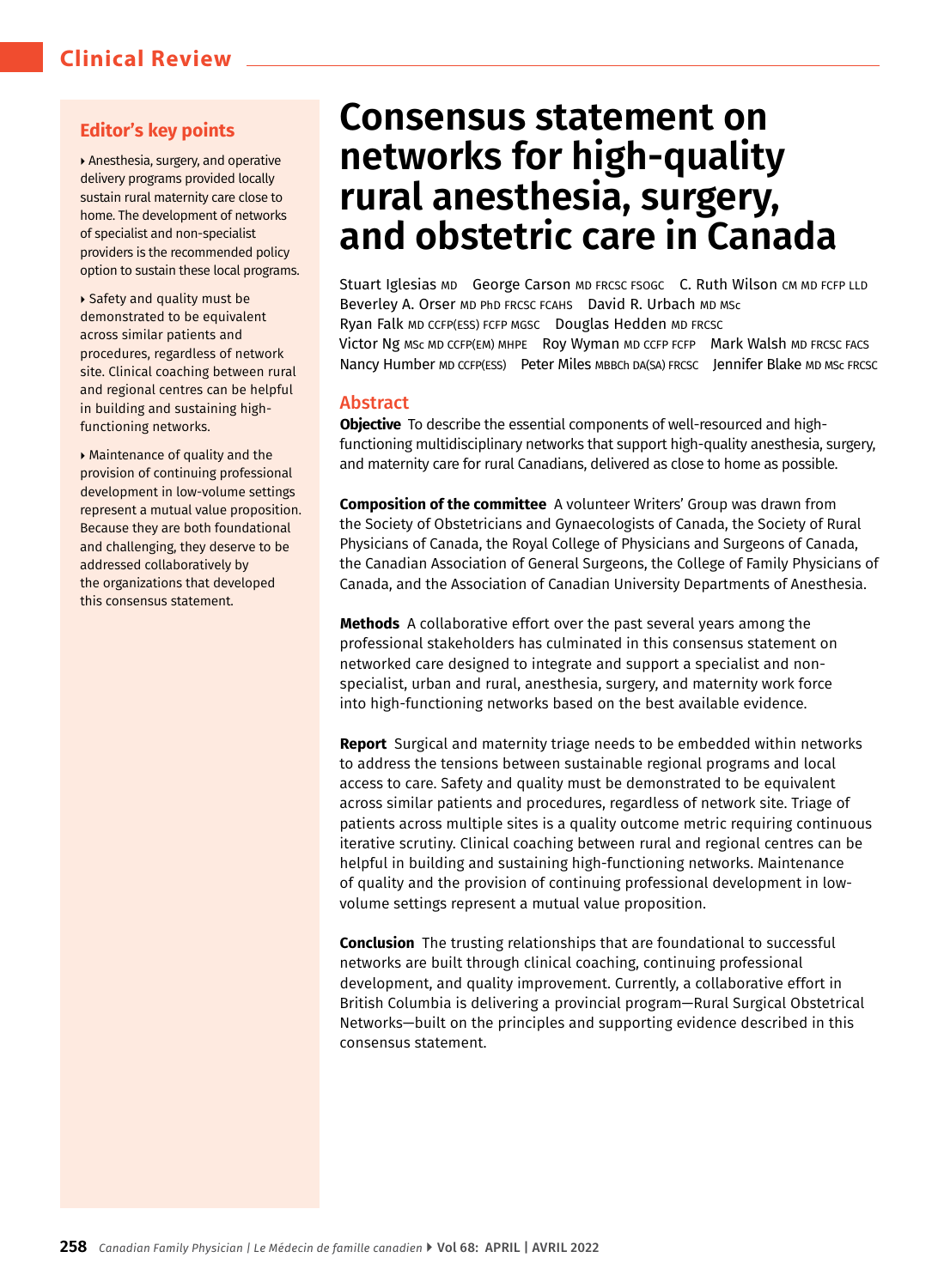his consensus statement has been endorsed by the Canadian Association of General Surgeons (CAGS), the College of Family Physicians of Canada (CFPC), the Society of Obstetricians and Gynaecologists of Canada, the Society of Rural Physicians of Canada (SRPC), the Association of Canadian University Departments of Anesthesia, the Canadian Association of Midwives, the Canadian Medical Association, the Royal College of Physicians and Surgeons of Canada, and the Canadian Association of Surgical Chairs.

Based on a review of international literature and outcomes and personal observations from services in Canada, we believe the most effective way to provide a robust rural surgical infrastructure is through a networked system of specialist–generalist surgical care. This model has been well-documented in other jurisdictions, including Australia, as a "hub and spoke" model. Within Canada, networks of care that include community specialists and family physicians with enhanced training and bridge the urban–rural divide have demonstrated success in cancer care, palliative care, HIV care and psychiatric care, among others. Some perinatal programs in Canada are examples of well-documented network models with positive outcomes. This paper [the 2015 Joint Position Paper on Rural Surgery and Operative Delivery] describes the "network model" as a health human resources solution to meet the surgical needs, including operative delivery, of rural residents.<sup>1</sup>

The Joint Position Paper on Rural Surgery and Operative Delivery, published in 2015 with the endorsement of the CFPC, the Society of Obstetricians and Gynaecologists of Canada, CAGS, and the SRPC, documented the "urgent need for a solution to the downgrading and loss of surgical services in rural Canada."1 In that document, our organizations identified, among other imperatives, the need for surgical first responders in rural Canada and highlighted the linkages between local surgical programs and sustainable rural maternity care. We recommended that "network models of integrated rural surgical services be established and maintained by all key professions in rural Canada."1 The Joint Position Paper on Rural Surgery and Operative Delivery built upon earlier individual papers on rural anesthesia  $(2001)^2$  and rural maternity care (1999, 2012).<sup>3,4</sup>

The invitational Summit on Rural Surgery and Operative Delivery, convened in January 2016 by the contributors to the joint position paper, had as 1 of its 3 goals "to plan the building of networked surgical and maternity care in rural Canada."5 The summit concluded with a commitment to the development, implementation, and evaluation of generic rural networks for surgery and maternity care. This work was to be accomplished under the umbrella of a new multiorganization collaboration

that would continue the work that led to both the joint position paper and the summit.5

Inspired by the ideas set out in the joint position paper and raised during the summit, the British Columbia provincial government, the provincial health authorities, the provincial association of physicians (Doctors of BC), and the Rural Coordination Centre of BC collaborated to launch a 5-year, \$25 million program to grow, support, and evaluate networks in 10 of the smallest and most remote surgical and maternity programs; this program is known as Rural Surgical Obstetrical Networks (RSON).<sup>6</sup> Other provinces, most notably Alberta, have started their own, albeit considerably smaller, network projects.

### Composition of the committee

More recently, the collaborating organizations have continued to discuss, largely in bilateral conversations, the possibility of a new national organization, fashioned after the proposal from the Summit on Rural Surgery and Operative Delivery. During the SRPC's 27th Annual Rural and Remote Medicine Course held in Halifax, NS, in spring 2019, leaders of the organizations that issued the joint position paper, along with the Royal College of Physicians and Surgeons of Canada, met informally and committed to the new umbrella organization, with structures and resources to be determined later. There was a strong consensus that the most pressing need was to develop a consensus statement on rural surgery, anesthesia, and maternity networks. There was an equally strong consensus that leaders from anesthesiology were missing from our work and should be invited to join.

#### Methods

A volunteer Writers' Group, drawn from all of the organizations (Appendix I, available from CFPlus<sup>\*</sup>), was convened to draft the consensus statement. The group worked virtually and by teleconference between November 2019 and March 2020 to prepare a draft consensus statement for the first formal meeting of the collaborative umbrella organization, which was planned to take place in Ottawa, Ont, in April 2020 in conjunction with the SRPC's 28th Annual Rural and Remote Medicine Course. The COVID-19 pandemic delayed this meeting until April 2021, where the consensus statement was endorsed for publication.

#### **Objectives**

The objectives of the consensus statement were the following:

- to support rural anesthesia, surgery, and maternity care and the providers of such care as the core services required for small hospitals to be sustainable;
- to maintain local access to maternity, surgery, and trauma services, including access to local birth services, especially in Indigenous communities, or to return such services to communities where they have been discontinued;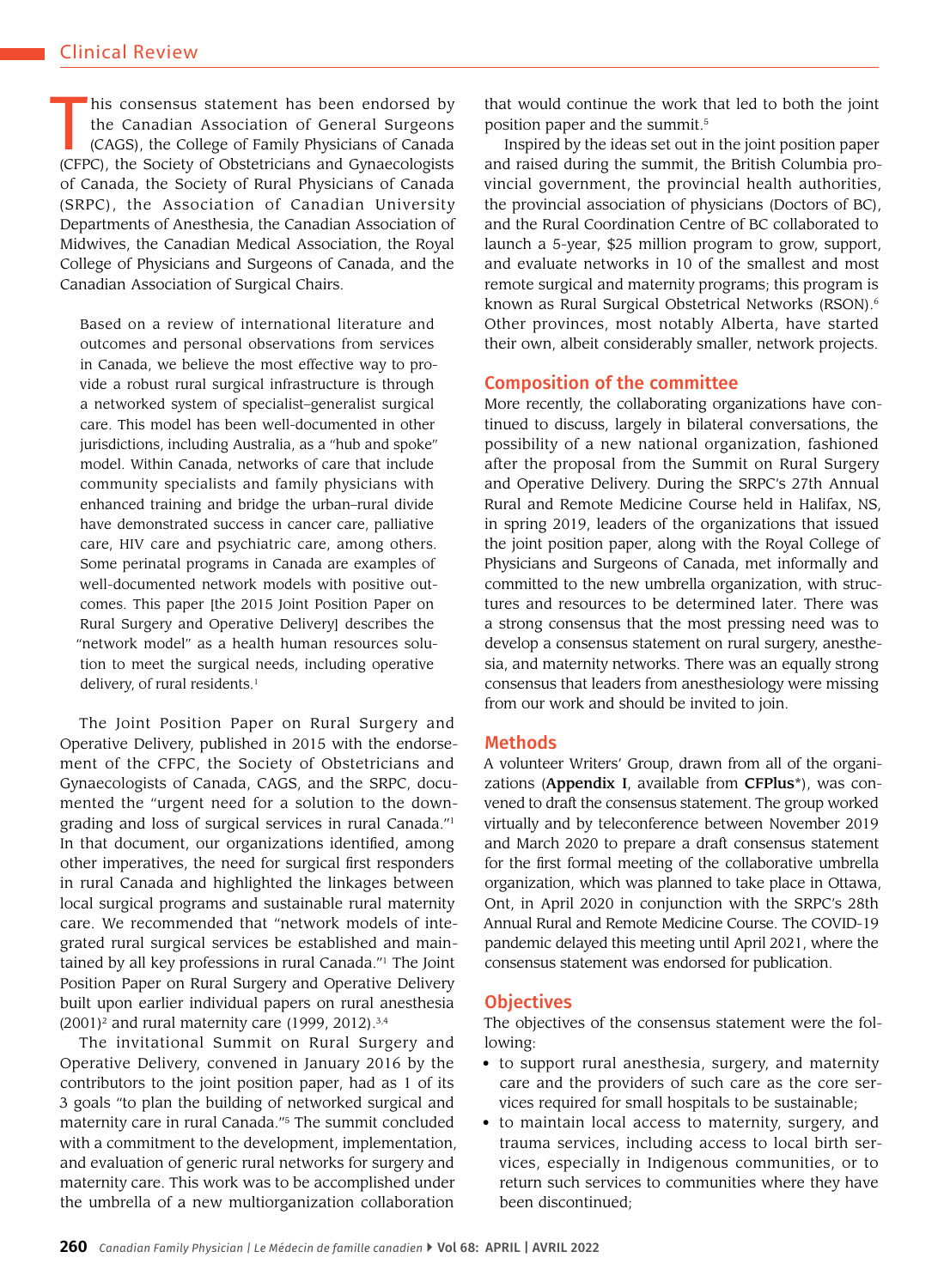- to support sustainable rural operative delivery services within a quality framework, nesting them within larger high-quality rural anesthesia and surgical programs;
- to support high-quality anesthesia and surgical first response services provided locally for rural trauma patients, integrated within provincial trauma networks;
- to support the creation of continuing professional development programs for the professional work force in low-volume rural anesthesia, surgery, and obstetric programs;
- to support the training needs for a specialist and a generalist, non-specialist work force where individual professional cohorts use more than 1 skill set, such as family medicine combined with anesthesia, intrapartum obstetrics combined with operative delivery, anesthesia combined with emergency medicine, operative delivery combined with general surgery, or midwifery with surgical first assist;
- to support the framework and processes by which the quality of care in rural anesthesia, surgery, and maternity programs can be documented, reported, and evaluated within regional programs;
- to support the sustainability of rural hospitals by ensuring the presence of highly effective rural teams (providing anesthesia, surgery, and maternity care) as an anchor for the recruitment and retention of staff, as well as for the quality and sustainability of services;
- to support regionally networked anesthesia, surgery, and maternity providers with enhanced capacity for fluctuations in physician resources; and
- to support surgical and maternity triage in regional models to address sustainability and quality while maximizing local access to surgery, trauma, and maternity services.

### Report

*Characteristics of successful networks.* The following components have been shown to be important in successful networks7:

- the existence of trusting relationships between stakeholders residing and working in rural communities and those residing and working in urban communities;
- resources to support the administration and functioning of such networks (as outlined in Appendix II, available from CFPlus\*);
- a culture of safety and collaborative, respectful teamwork, with appreciation that competence is a team characteristic to be earned and maintained;
- the presence of on-the-ground leadership from clinical staff, both local and regional;
- a formal organizational structure that provides designated leadership, administrative support, defined communication platforms, specific algorithms for patient triage, defined services for a given community, and pathways for patient care within a regional program;
- an explicit agreement between rural providers and

regional specialists concerning the nature of the clinical activities to be performed by rural providers, as well as their scope of practice, patient selection and triage criteria, and procedures for communication, escalation of care, and transport of patients to regional hospitals;

- opportunities for ongoing mentorship;
- programs to support continuing professional development;
- the inclusion of voices for patients, communities, and health authorities within the formal networks; and
- acknowledgment that the sustainability of small hospitals is based upon teams of generalist nursing, midwifery, and physician providers of anesthesia, surgery, and maternity services, with better sustainability being achieved if the small hospitals operate within regional networks.

### *Programs to build successful networks*

*Clinical coaching:* Clinical coaching programs, involving urban and regional specialists and local family practice anesthesiologists (FPAs), family physicians with enhanced surgical skills (FPESS), and family physicians with obstetric surgical skills (FPOSS), are formal programs that are appropriately resourced, evaluated, and accredited. The relevant template is the Clinical Coaching for Excellence program offered through the University of British Columbia Department of Continuing Professional Development, both for the province's FPAs and for the local surgery and maternity teams in the RSON.<sup>6</sup> Ideally, these coaching programs embrace all members of the anesthesia, surgery, obstetrics, physician, midwifery, and nursing teams within the network. Such coaching programs build the trusting relationships and effective communication on which successful networks are constructed.

*Remote real-time presence:* Remote real-time presence technology brings anesthesia, surgery, and maternity support and mentoring from specialists working remotely to the trauma bay, operating room, or delivery suite, in real time. It thus allows regional expert care to be provided through the local program, on either an emergency basis or an elective basis. The RSON program in British Columbia has deployed this technology at its smaller surgical sites.7

*Quality improvement:* The need to demonstrate highquality care in low-volume programs is the existential challenge for these programs. The standards and outcomes of care for elective procedures must be the same and must be shown to be the same as for appropriately selected procedures provided to appropriately selected patients wherever care is provided. Effective patient triage by matching each patient to the site best able to meet their anticipated needs is a quality outcome metric deserving of rigorous iterative scrutiny.

A strong culture of safety and quality of care is foundational to both high-functioning relationships and